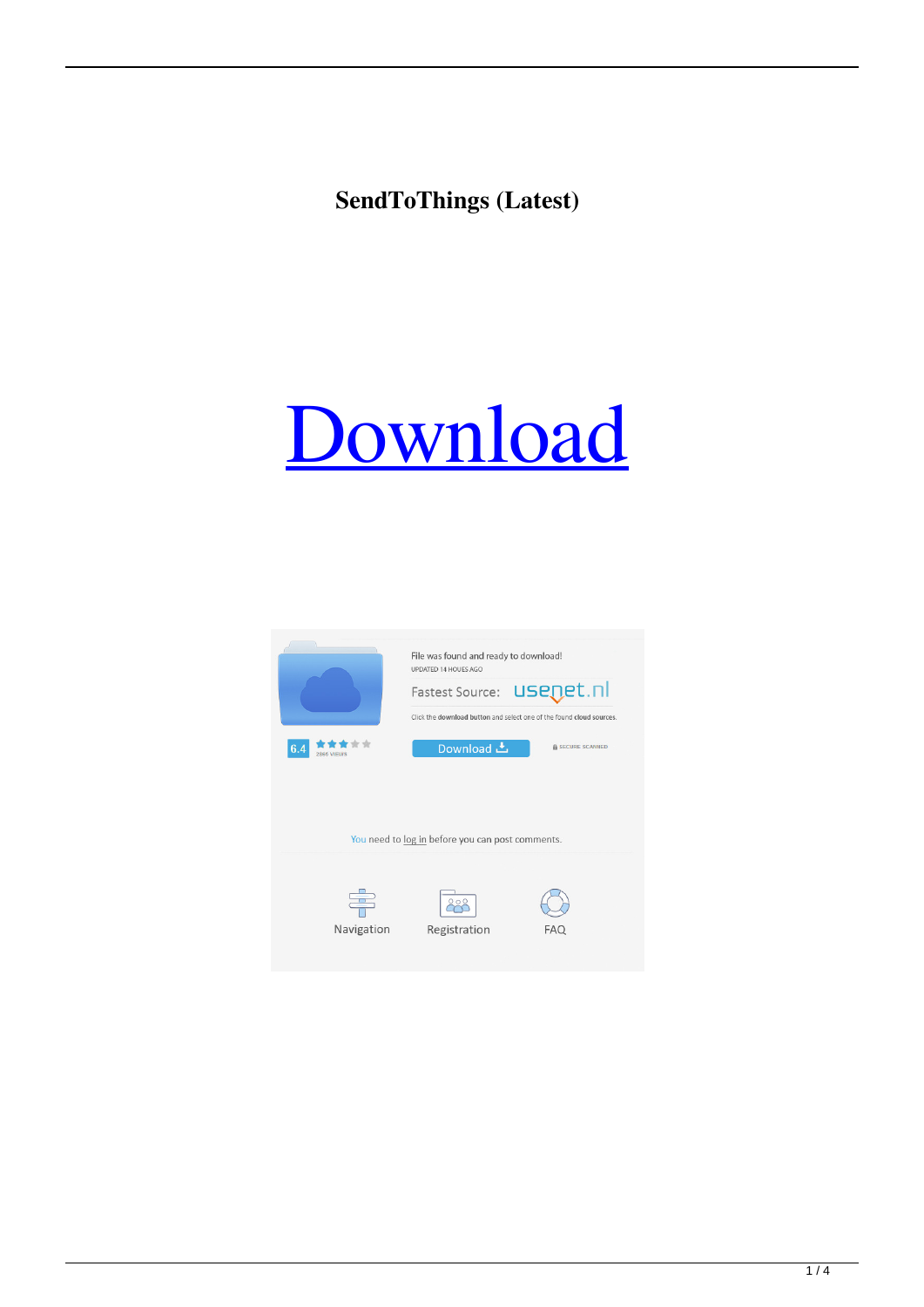### **SendToThings Crack+ Download For PC**

sendToThings Cracked Accounts is a tool developed by Free My Apps to let users send tasks to their Things 3 account from their Windows machines, without having to resort to any manual task managing steps. It features an interface that's really straightforward, and rather easy to navigate. sendToThings Crack Mac Features: sendToThings Cracked 2022 Latest Version is a tool developed by Free My Apps that lets users to send tasks to their Things 3 account from their Windows machines, without having to resort to any manual task managing steps. It features an interface that's really straightforward, and rather easy to navigate. sendToThings Serial Key Benefits: sendToThings Serial Key is a tool developed by Free My Apps to let users send tasks to their Things 3 account from their Windows machines, without having to resort to any manual task managing steps. It features an interface that's really straightforward, and rather easy to navigate. sendToThings Comments: sendToThings is a tool developed by Free My Apps that lets users send tasks to their Things 3 account from their Windows machines, without having to resort to any manual task managing steps. It features an interface that's really straightforward, and rather easy to navigate. sendToThings Contact: sendToThings is a tool developed by Free My Apps to let users send tasks to their Things 3 account from their Windows machines, without having to resort to any manual task managing steps. It features an interface that's really straightforward, and rather easy to navigate. sendToThings Discount: sendToThings is a tool developed by Free My Apps to let users send tasks to their Things 3 account from their Windows machines, without having to resort to any manual task managing steps. It features an interface that's really straightforward, and rather easy to navigate. sendToThings Final Words: sendToThings is a tool developed by Free My Apps to let users send tasks to their Things 3 account from their Windows machines, without having to resort to any manual task managing steps. It features an interface that's really straightforward, and rather easy to navigate. sendToThings Pros: sendToThings is a tool developed by Free My Apps to let users send tasks to their Things 3 account from their Windows machines, without having to resort to any manual task managing steps. It features an interface that's really straightforward, and rather easy to navigate. sendToThings Cons: sendToThings is a tool developed by Free My Apps to let users send tasks to their Things 3 account from

#### **SendToThings Full Version Download PC/Windows**

81e310abbf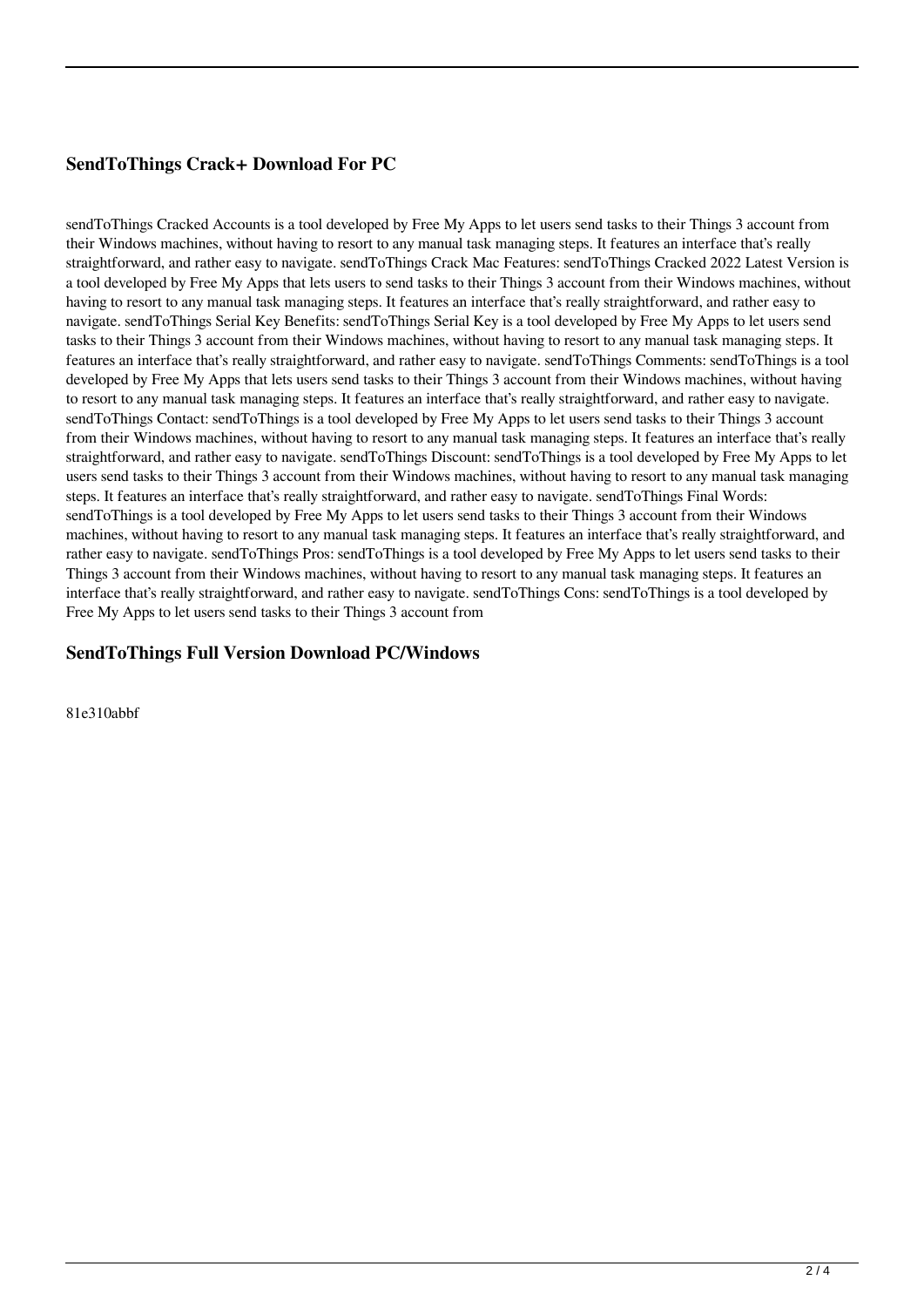#### **SendToThings (LifeTime) Activation Code**

#### **What's New In SendToThings?**

\*The setup guide is available in english. It was posted in the devblog but we cannot post the video. \* Do not forget to install Microsoft Visual C++ Redistributable Package (x64) After installing the setup, navigate to the "Thing Setup" app on your iPad and then follow the steps to make your Things 3 account connected to your email. Here is an example of a Things 3 task sent to Things via the app. Things to note: If you are using another email, just make sure that you enabled the "lesssecureapps" option. You may also want to test your connection using the "Thing Test" app. If you encounter any issues, reach out to our support team. In order to find out more information about the app, visit the official site. "iOS9 was released by Apple a few weeks ago. You may have read about all the amazing things Apple included in the new update and how it will improve your overall mobile experience. One of the most important and much-discussed new features in iOS9 is Control Center, an entirely new hub for all the system's major features. Control Center also boasts a bunch of new and useful features that aim to offer users some of the best tweaks we've seen so far." "…a feature of iOS 8.3, called "Control Center". It works in much the same way as the Control Center on Android (the concept of a "knockdown menu" has been used in iOS since iOS 7), and provides all of the same controls: time, brightness, Wi-Fi, Bluetooth, Airplane mode, and more." On top of that, you get Notification Centre. If you can't read the details below, it's simply a sleek-looking notification icon that shows a breakdown of your notifications, as well as being able to quickly glance at them without having to open the app itself. The homescreen has been redesigned, with weather, brightness and settings now easily accessible through a swipe. The Camera app now offers a guided photo mode to capture your best shots. Control Center is also home to shortcuts for quick access to your favourite apps, like Control Center. For the first time, Apple is using Continuity across their platforms for Mac and iOS. That means you can now switch seamlessly between your iPad and iPhone, as well as iMac and your Mac, and send photos and messages from one device to the other, much like with the Messages app. "With iOS 8.4, Apple has improved the login process by allowing users to sign into their apps and sites without having to remember complex passwords, PINs, and other details. Apple's operating system now allows users